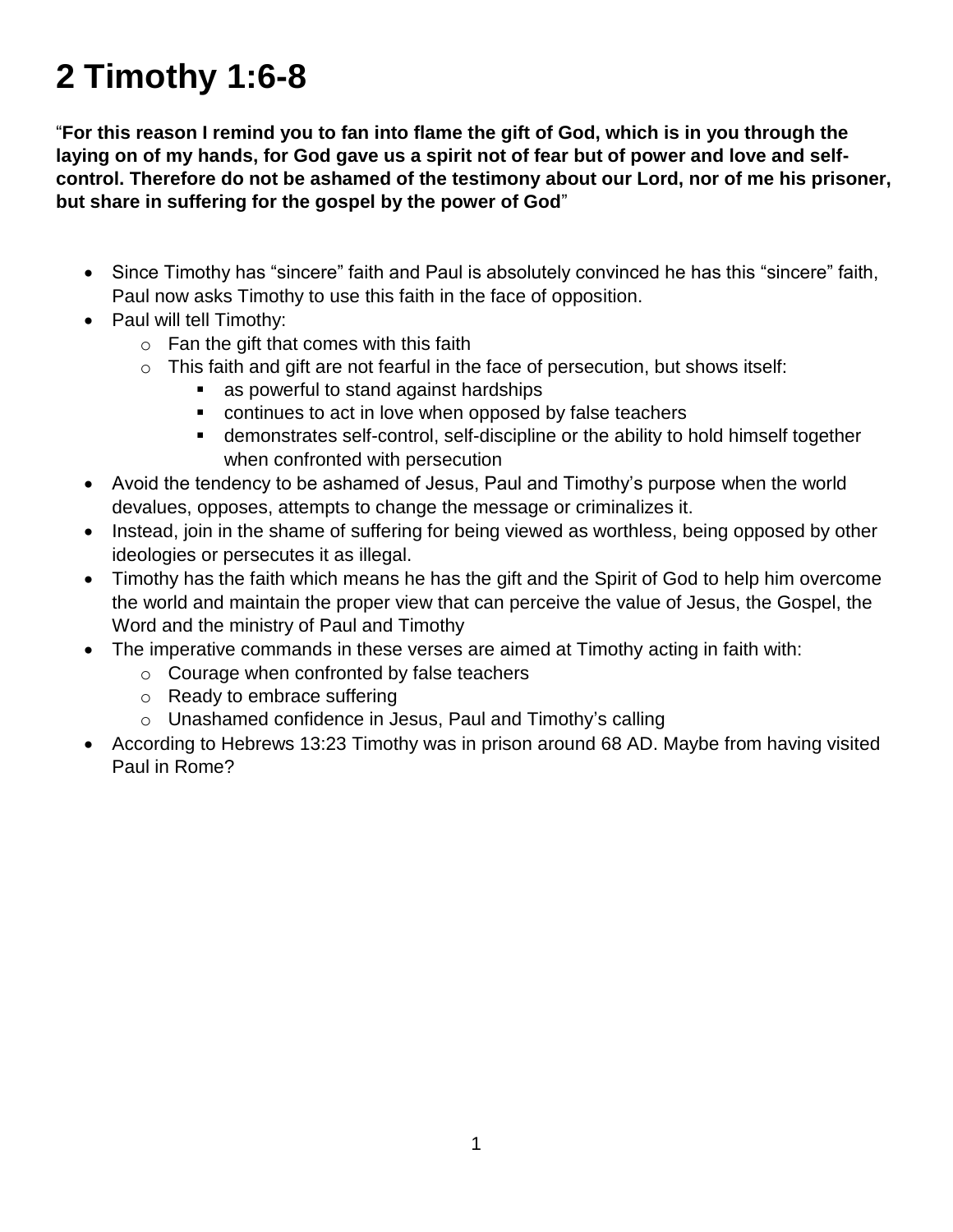2 Timothy 1:6 – "**For this reason I remind you to fan into flame the gift of God, which is in you through the laying on of my hands**,"

| 1223 [e]        |              |                              | 3739 [e]          | 156 [e]    | 363 [e]            |             | 4771 [e]               |                         | 329 [e]        | 3588 [e]            | 5486 [e]     | 3588 [e]   |  |
|-----------------|--------------|------------------------------|-------------------|------------|--------------------|-------------|------------------------|-------------------------|----------------|---------------------|--------------|------------|--|
|                 | Di'          | aitian<br>anamimnēskō<br>hēn |                   |            | se                 |             | anazōpyrein            | to                      | charisma       | tou                 |              |            |  |
| $6\overline{6}$ | $\Delta i'$  |                              | $\hat{\eta}$ v    | αίτίαν     |                    | αναμιμνησκω | $\sigma \epsilon$      |                         | αναζωπυρείν    | $\sim$<br><b>TO</b> | χαρισμα      | <b>TOU</b> |  |
|                 | For          |                              | this              | reason     | remind             |             | you                    |                         | to kindle anew | the                 | gift         | ÷          |  |
|                 | Prep         |                              | RelPro-AFS        | N-AFS      | $V-PIA-1S$         |             | PPro-A2S               |                         | <b>V-PNA</b>   | Art-ANS             | <b>N-ANS</b> | Art-GMS    |  |
|                 |              |                              |                   |            |                    |             |                        |                         |                |                     |              |            |  |
|                 | 2316 [e]     |                              | 3739 [e]          | 1510 [e]   | 1722 [e]           | 4771 [e]    | 1223 [e]               | 3588 [e]                | 1936 [e]       | 3588 [e]            | 5495 [e]     | 1473 [e]   |  |
|                 | Theou        |                              | ho                | estin      | en                 | soi         | dia                    | tēs                     | epitheseōs     | tōn                 | cheirōn      | mou        |  |
|                 | $\Theta$ εοῦ |                              | ő                 | EOTIV      | $\dot{\epsilon}$ v | 001         | $\delta i\dot{\alpha}$ | $\tilde{\mathsf{trig}}$ | έπιθέσεως      | $\tilde{\tau}$ ων   | χειρών       | $\mu$ ov   |  |
| of God          |              |                              | which             | is         | In                 | you         | by                     | the                     | laying on      | of the              | hands        | of me      |  |
| N-GMS           |              |                              | <b>RelPro-NNS</b> | $V-PIA-3S$ | Prep               | PPro-D2S    | Prep                   | Art-GFS                 | $N$ -GFS       | Art-GFP             | N-GFP        | PPro-G1S   |  |

- 1. "For this reason"
	- a. Direct reference to the three things Paul mentions about Timothy in 1:5:
		- i. "sincere faith", not fake
		- ii. Spiritual heritage since childhood from those with sincere faith
		- iii. Absolute confidence that Timothy has this "sincere faith"
	- b. Since Timothy's faith is real, Paul gives him an imperative (command) to do something that will empower Timothy to achieve what God has called him to do
- 2. "Remind you" this is not an imperative command, but a reminder to do more of what he is already doing.
- 3. "fan into flame" is *anazopyrein* /**an**-**ad**-**zo**-**poor**-**eh**-**o**/ means "to kindle afresh" and is used to refer to stirring up a fire or fanning the flame of a fire.
	- a. This means to rekindle the embers of a fading flame
	- b. Fan it into a flame:
		- i. FOR power, love and self-control
		- ii. NOT crazy, emotional, risky, irrational behavior
	- c. Timothy was NOT failing to use his gifts as we see in 2 Timothy 3:14, he was told to build up the flame.

-2 Timothy 3:14 - "But as for you, continue in what you have learned and have become convinced of, because you know those from whom you learned it."

- 4. "gift" is from *charisma* (which is a word associated with *charis*, or "grace") that means "a gift of grace" or "a free gift".
	- a. This refers to a spiritual empowering or special giftedness granted to Timothy by the Lord for a unique service to the purpose of God and the people of God.
- 5. "which is in you by the laying on of my hands"
	- a. This does not mean Paul gave Timothy this gift
	- b. This does not mean Timothy did not manifest this gift until Paul laid hands on him
	- c. This does mean that Timothy (likely, along with a group of elders) officially recognized the special gifting God had freely given Timothy for service in the church
	- d. This likely refers to the same event Paul spoke of in 1 Timothy 4:14-17 which would have been an early form of an ordination ceremony: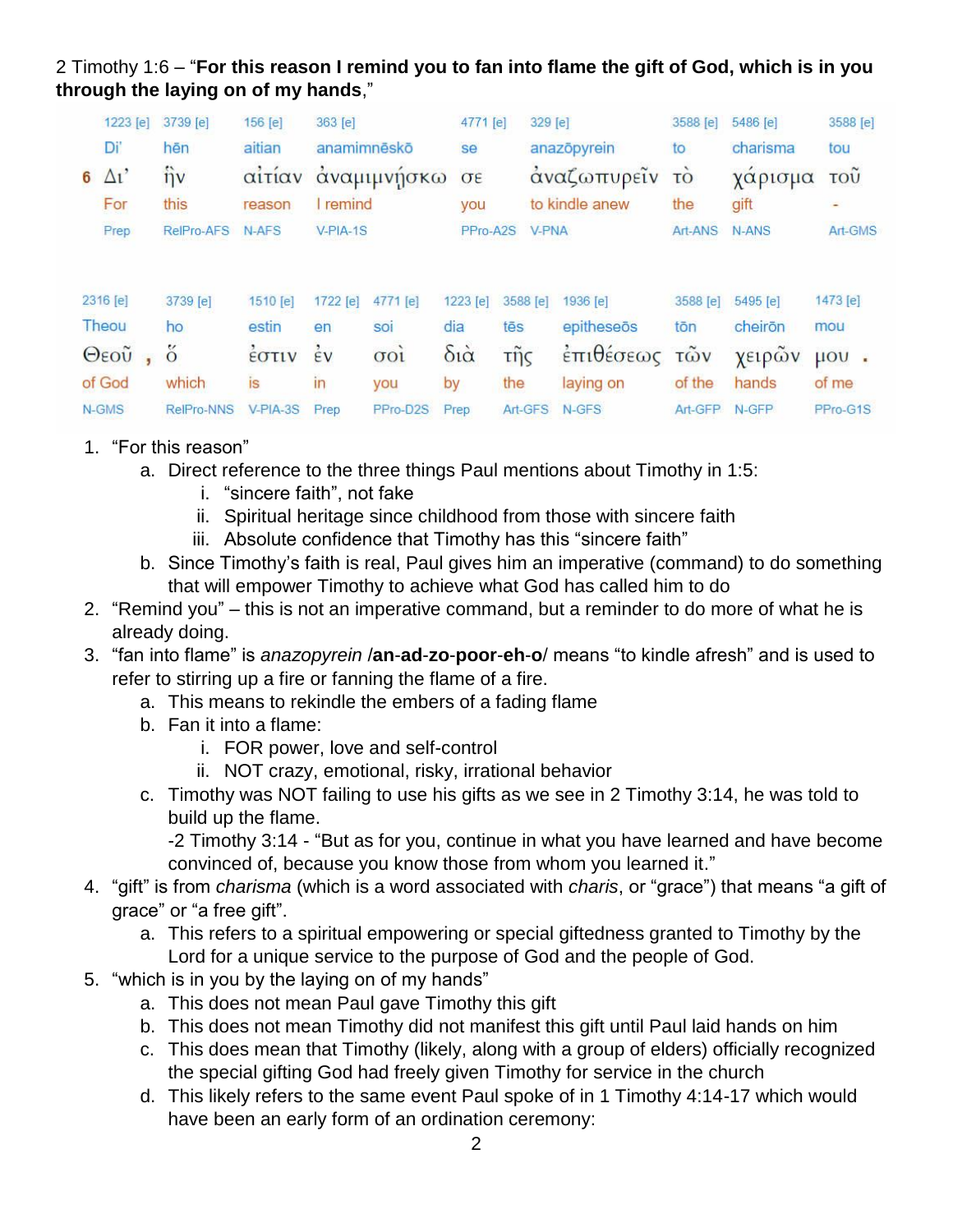"*Do not neglect the gift you have, which was given you by prophecy when the council of elders laid their hands on you. Practice these things, immerse yourself in them, so that all may see your progress. Keep a close watch on yourself and on the teaching. Persist in this, for by so doing you will save both yourself and your hearers*."

2 Timothy 1:7 – "**for God gave us a spirit not of fear but of power and love and self-control**."

| 3756 [e]       | 1063 [e] | 1325 [e]    | 1473 [e]  | 3588 [e]          | 2316 [e]     | 4151 [e] | 1167 [e]         | 235 [e] | 1411 [e]                                | 2532 [e] |
|----------------|----------|-------------|-----------|-------------------|--------------|----------|------------------|---------|-----------------------------------------|----------|
| ou             | dar      | edōken      | hēmin     | ho                | <b>Theos</b> | pneuma   | deilias          | alla    | dynameös                                | kai      |
| $\vec{\omega}$ | γάρ      | έδωκεν ήμιν |           | $\ddot{\text{o}}$ |              |          |                  |         | Θεός πνεύμα δειλίας, άλλά δυνάμεως, και |          |
| <b>Not</b>     | for      | has given   | <b>US</b> | S.                | God          | a spirit | of cowardice but |         | of power                                | and      |
| Adv            | Conj     | $V-AIA-3S$  | PPro-D1P  | Art-NMS           | <b>N-NMS</b> | N-ANS    | N-GFS            | Coni    | N-GFS                                   | Conj     |
|                |          |             |           |                   |              |          |                  |         |                                         |          |

| 26 [e]  | 2532 [e]    | 4995 [e]        |
|---------|-------------|-----------------|
| agapēs  | kai         | sõphronismou    |
| άγάπης, | $k\alpha i$ | σωφρονισμού     |
| of love | and         | of self-control |
| N-GFS   | Conj        | N-GMS           |

- 1. One negative, followed by three positives.
- 2. "fear", "timidity" or "cowardice" from *deilia* means "cowardice"
	- a. The "spirit" is the Holy Spirit, and is not merely referring to an attitude or the atmosphere around Timothy. The Holy Spirit of God is not cowardly, timid or fearful in these difficult situations that involve rejection, altered teaching and persecution.
	- b. Too weak a translation to use "timidity". This word *deilia* is seen often in battle narratives suggesting the terror of the battle overtook the fearful person and the extremely difficult situation reveals their cowardice. Thus, "cowardice" is a translation that captures the idea. The word and the concept appears in Leviticus 26:36: "*'As for those of you who are left, I will make their hearts so fearful in the lands of their enemies that the sound of a windblown leaf will put them to flight. They will run as though fleeing from the sword, and they will fall, even though no one is pursuing them*."

## 3. "power" is *dynamis*

- a. In Corinthians "power" enables the believer to overcome the flesh, sin and temptation.
- b. This is an enabling that would allow Timothy to dominate any situation with moral authority.
- c. In context this is not talking about miraculous powers, but ethical power and integrity to withstand evil.
- 4. "love" is *agape*
	- a. Love would endure even in the face of opposition from within the church and from false teachers.
	- b. The focus here would be for Timothy to overcome contempt and opposition by forgiveness, refusal to seek revenge and patient, continuous instruction.
- 5. "self-discipline" or "self-control" is *sophronismos*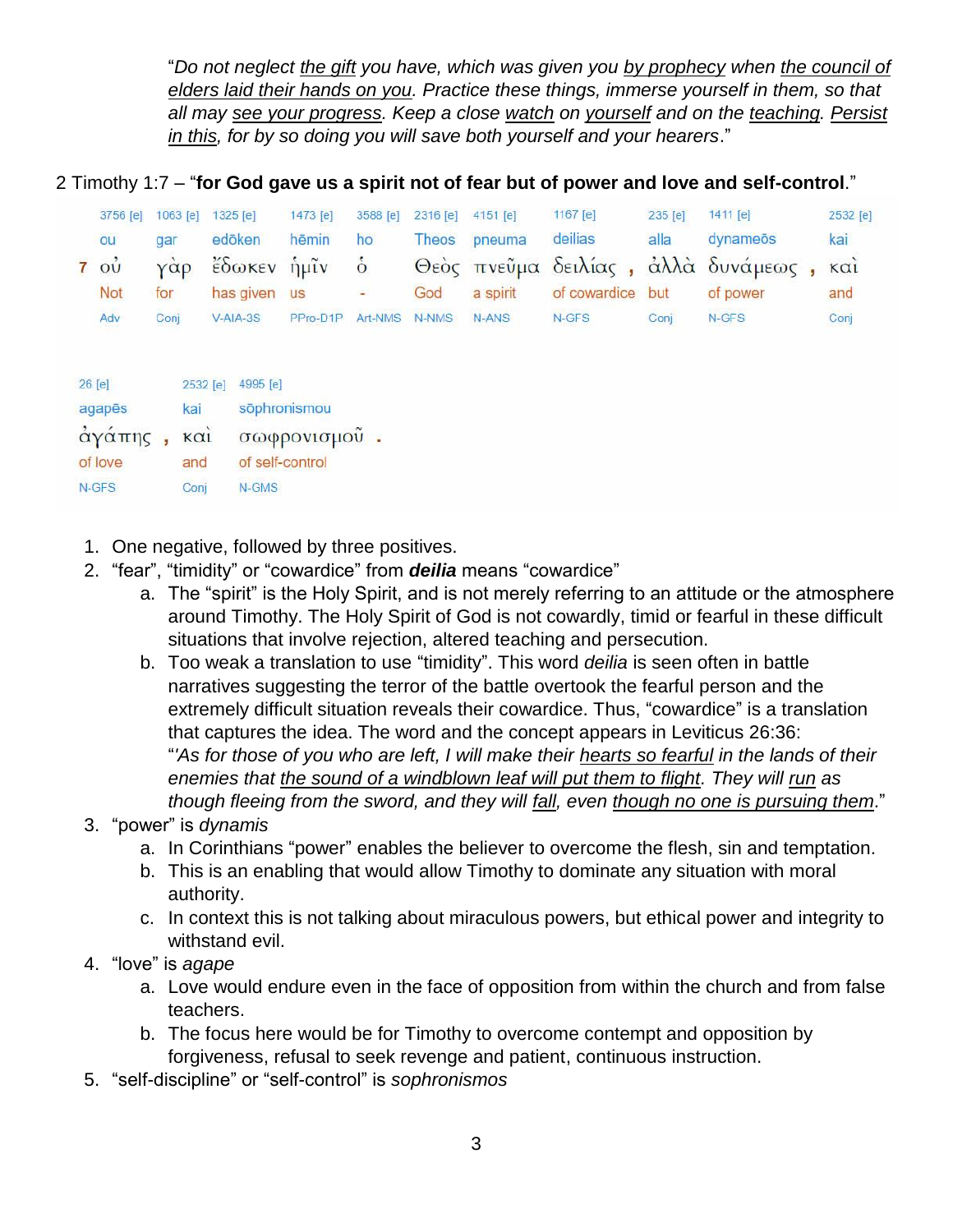- a. This word is only used here, but related words appear in 1 Timothy and Titus. They are translated as:
	- i. Propriety
	- ii. Self-controlled
	- iii. Sound mindedness
	- iv. A wise head
	- v. This group of words present the idea of a controlled response that is not merely human, but a fruit of the Holy Spirit.
- b. This is the response Timothy's gift empowered by the Holy Spirit would give to the false teachers, the church rebels, the deceivers and those who promoted unhealthy doctrine.
- c. This self-discipline or self-control would assist Timothy in correcting and warning those who rejected, reframed or resisted his message.
- d. This is NOT the same word Paul uses in Galatians 5:23, the fruit of the Spirit)

## 2 Timothy 1:8 – "**Therefore do not be ashamed of the testimony about our Lord, nor of me his prisoner, but share in suffering for the gospel by the power of God**,"

| 3361 [e]                                            | 3767 [e]                                           |             | 1870 [e]                       |                                                                                     | 3588 [e]       |           | 3142 [e]                                                 |                             | 3588 [e]               | 2962 [e]         |                                  | 1473 [e]                         |                     | 3366 [e]                          | 1473 [e]                                              | 3588 [e] |
|-----------------------------------------------------|----------------------------------------------------|-------------|--------------------------------|-------------------------------------------------------------------------------------|----------------|-----------|----------------------------------------------------------|-----------------------------|------------------------|------------------|----------------------------------|----------------------------------|---------------------|-----------------------------------|-------------------------------------------------------|----------|
| Mē                                                  | oun                                                |             | epaischynthes                  |                                                                                     | to             | martyrion |                                                          |                             | tou                    | Kyriou           |                                  | hēmōn                            |                     | mēde                              | eme                                                   | ton      |
| Mn<br>8                                             | OUV<br>therefore                                   | έπαισχυνθῆς |                                | <b>TO</b>                                                                           | μαρτυριον      |           | $\overline{\mathrm{TOU}}$                                | Kupiou                      |                        | ημ <sub>ων</sub> |                                  | $\mu \eta \delta \dot{\epsilon}$ | $E\mu E$            | τòν                               |                                                       |          |
| Not                                                 |                                                    |             |                                | you should be ashamed of                                                            | the            | testimony |                                                          |                             | of the                 | Lord             |                                  | of us                            |                     | nor                               | of me                                                 | the      |
| Adv                                                 | Conj                                               |             | V-ASP-2S                       |                                                                                     | <b>Art-ANS</b> |           | N-ANS                                                    |                             | Art-GMS                | N-GMS            |                                  | PPro-G1P                         |                     | Conj                              | PPro-A1S                                              | Art-AMS  |
| 1198 [e]<br>desmion<br>δέσμιον<br>prisoner<br>N-AMS | 846 [e]<br>autou<br>αὐτοῦ ;<br>of Him<br>PPro-GM3S |             | 235 [e]<br>alla<br>but<br>Coni | 4777 [e]<br>synkakopathēson<br>άλλά συνκακοπάθησον<br>suffer together<br>$V-AMA-2S$ |                |           | 3588 [e]<br>tō<br>$\tilde{\omega}$<br>for the<br>Art-DNS | 2098 [e]<br>gospel<br>N-DNS | euangeliō<br>εύαγγελίω |                  | 2596 [e]<br>kata<br>κατα<br>Prep | according to                     | $1411$ [e]<br>N-AFS | dynamin<br>δύναμιν<br>[the] power | 2316 [e]<br>Theou<br>$\Theta$ εοῦ,<br>of God<br>N-GMS |          |

- 1. "Therefore" means because you have the Spirit of God which in the face of rejection, deception and persecution is not cowardly, but instead powerful, love and continues on His selfdetermined direction Paul should take the following action Paul lists next.
- 2. "Do not be ashamed"
	- a. Because this is in the **aorist tense** instead of the present tense Paul is NOT saying Timothy is at this time "ashamed". Instead, Paul is telling Timothy that without the Holy Spirit, the gift and the sincere faith the tendency would to be to become "ashamed"
	- b. This is a simple test to see if a person indeed has the presence of the Holy Spirit. If they have the Holy Spirit they will not be ashamed, but will instead remain steadfast in the face of rejection, deception and persecution. But, if a person does not really have "sincere faith" or the Holy Spirit that person will be willing to compromise in order to avoid rejection, they will allow false teaching and deception to take the place of the Truth and they will be fearful to the point of denying Jesus when confronted with persecution.
	- c. At this time in Timothy's life he is NOT ashamed, but has sincere faith and the Holy Spirit which makes him powerful, loving and self-disciplined in the face of hardships